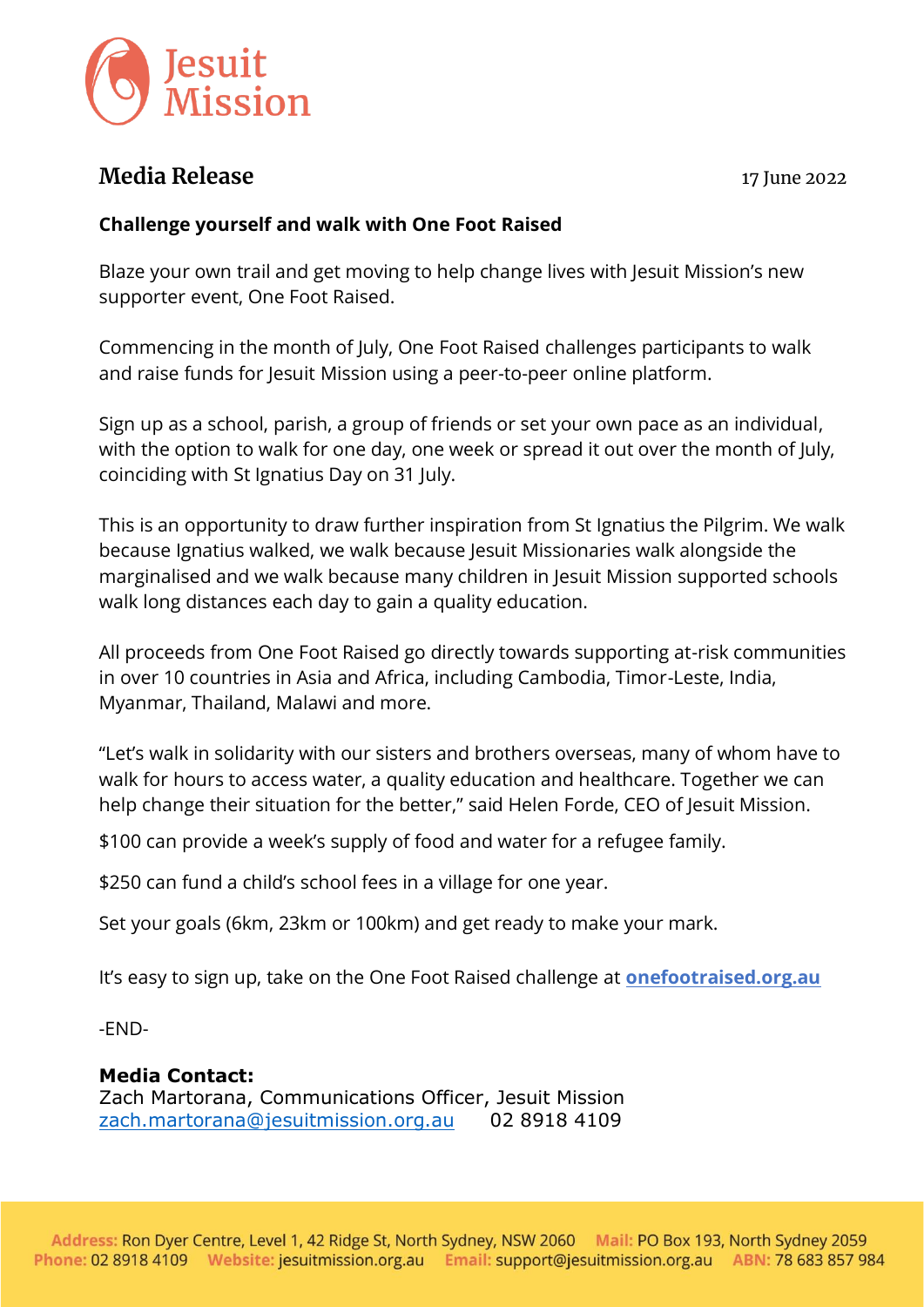

Caption: Set your distance and get moving to help change lives with Jesuit Mission.



Caption: Together we can support young people living in refugee camps in Thailand like Paw Meh, to receive life-changing education and opportunity.



Caption: Thanks to Jesuit Mission supporters, education for young girls in India is becoming more accessible.

## **Supporting Links**:

One Foot Raised Home Page [http://onefootraised.org.au](http://onefootraised.org.au/)

**About Jesuit Mission**